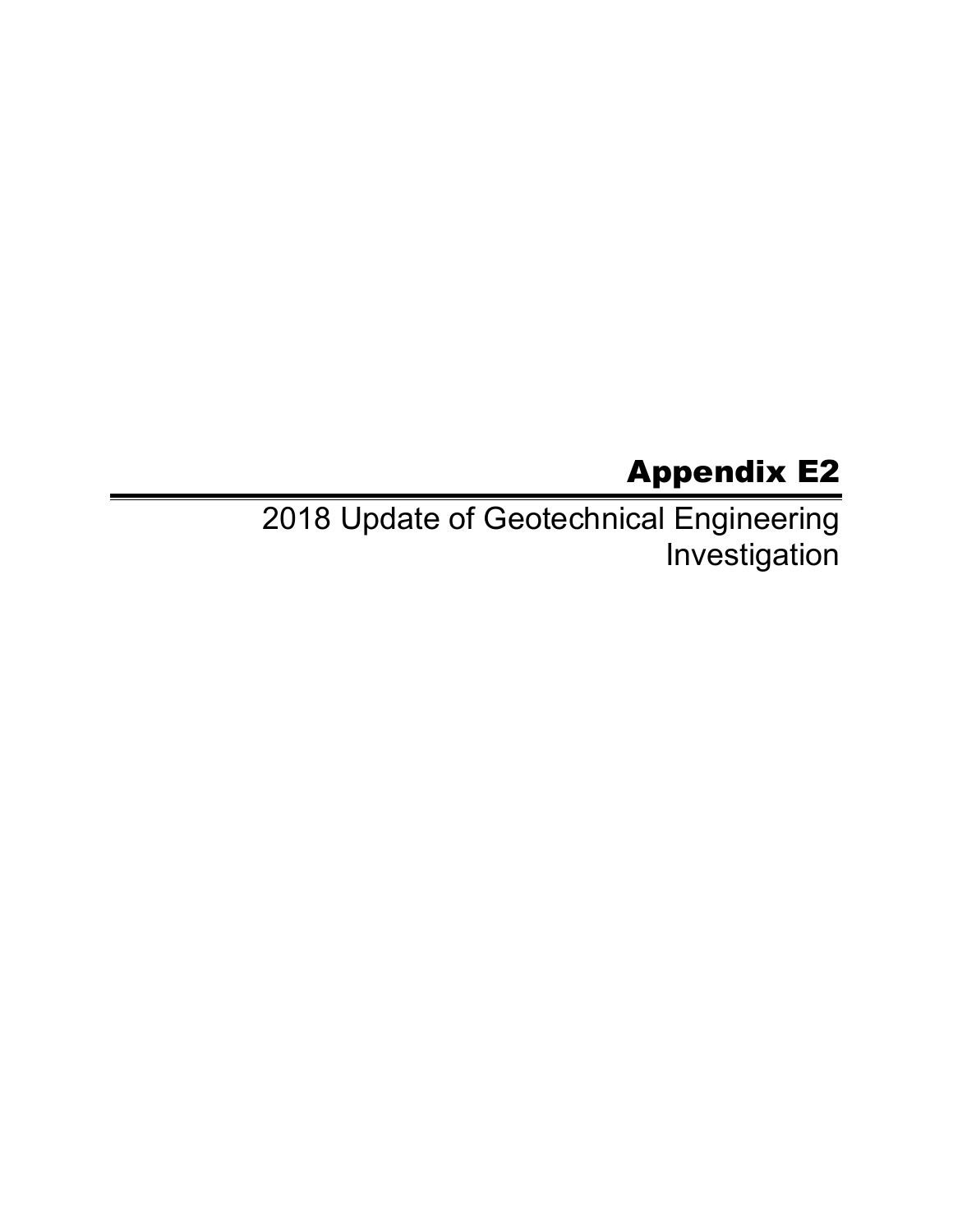

November 21, 2018 Revised December 5, 2018 File No. 21324

LIG-900, 910 & 926 E.  $4^{th}$  St. 405-411 S. Hewitt, LLC 6315 Bandini Boulevard Commerce, California 90040

Attention: Dilip Bhavnani

Subject: Update of Geotechnical Engineering Investigation Proposed Mixed-Use Structure  $405-411$  South Hewitt Street, and 900-926 East  $4<sup>th</sup>$  Street, and 412 Colyton Street Los Angeles, California

References: *Reports by Geotechnologies, Inc.:* Geotechnical Engineering Investigation, dated December 29, 2016.

> *City of Los Angeles, Department of Building and Safety*: Soils Report Approval Letter, Log # 96372, dated January 30, 2017.

Dear Mr. Bhavnani:

### **INTRODUCTION**

At your request, this letter has been prepared. The intention of this document is to provide an update of the referenced Geotechnical Engineering Investigation. It is the understanding of this firm that the scope of the proposed development has been revised since the referenced geotechnical investigation was issued. These recent changes are addressed herein.

#### **PROPOSED PROJECT**

The original scope of the proposed project, as addressed in our referenced geotechnical investigation, consisted of an eleven-story structure, to be underlain by three subterranean parking levels. It was anticipated that the lowest level of the subterranean garage would extend to a depth of 29 feet.

Under the currently proposed scope, the structure will now be fifteen stories in height. The depth of the proposed subterranean garage has not changed, and remains three levels in depth, with a finished floor elevation extending to a depth of 29 feet below the ground level.

The referenced geotechnical investigation recommended supporting the proposed structure on a conventional foundation system. However, due to the recent increase on height, as well as the higher load demand, the structural engineer has proposed to support the proposed structure on a mat foundation system. Recommendations to aid in the design of a mat foundation are provided herein.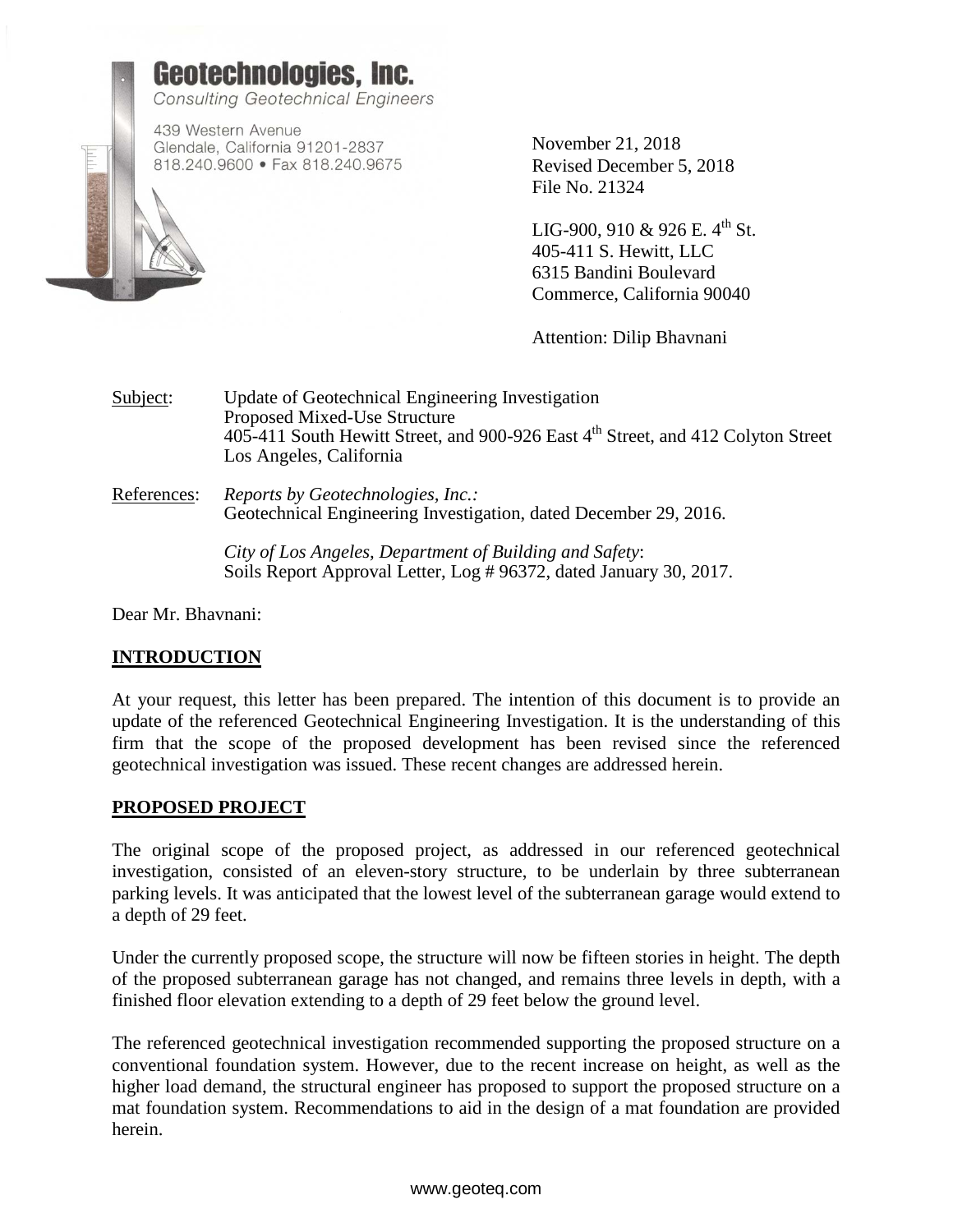November 21, 2018 Revised December 5, 2018 File No. 21324 Page 2

Except as amended herein, all other recommendations provided in the referenced geotechnical investigation remain applicable for the proposed development.

### **SUPPLEMENTAL FOUNDATION RECOMMENDATIONS**

### **Mat Foundations**

The project structural engineer has proposed to support the structure on a mat foundations system. The use of a mat foundation is acceptable to this firm, provided that the recommendations presented herein are implemented. The mat foundation may bear in the competent native alluvial soils expected at the subgrade of the proposed subterranean garage.

Based on information provided by the project structural engineer, it is anticipated that the proposed tower will have an average bearing pressure of 7,000 pounds per square foot. Foundation bearing pressure will vary across the mat, with a maximum localized pressure of approximately 11,500 psf. These pressures reflect dead and live loads.

For design purposes, an allowable bearing pressure of up to 10,000 pounds per square foot, with locally higher pressures up to 12,000 pounds per square foot may be utilized in the mat foundation design. A factor of safety of 3 was utilized in the development of these bearing pressures.

The mat foundation may be designed utilizing a modulus of subgrade reaction of 300 pounds per cubic inch. This value is a unit value for use with a one-foot square footing. The modulus should be reduced in accordance with the following equation when used with larger foundations.

 $K = K_1 * [ (B + 1) / (2 * B) ]^2$ 

where  $K =$  Reduced Subgrade Modulus  $K_1$  = Unit Subgrade Modulus  $B =$  Foundation Width (feet)

The bearing values indicated above are for the total of dead and frequently applied live loads, and may be increased by one third for short duration loading, which includes the effects of wind or seismic forces. Since the recommended bearing value is a net value, the weight of concrete in the foundations may be taken as 50 pounds per cubic foot and the weight of the soil backfill may be neglected when determining the downward load on the foundations.

### **Lateral Mat Foundation Design**

Resistance to lateral loading may be provided by friction acting at the base of the mat and by passive earth pressure. An allowable coefficient of friction of 0.45 may be used with the dead load forces.

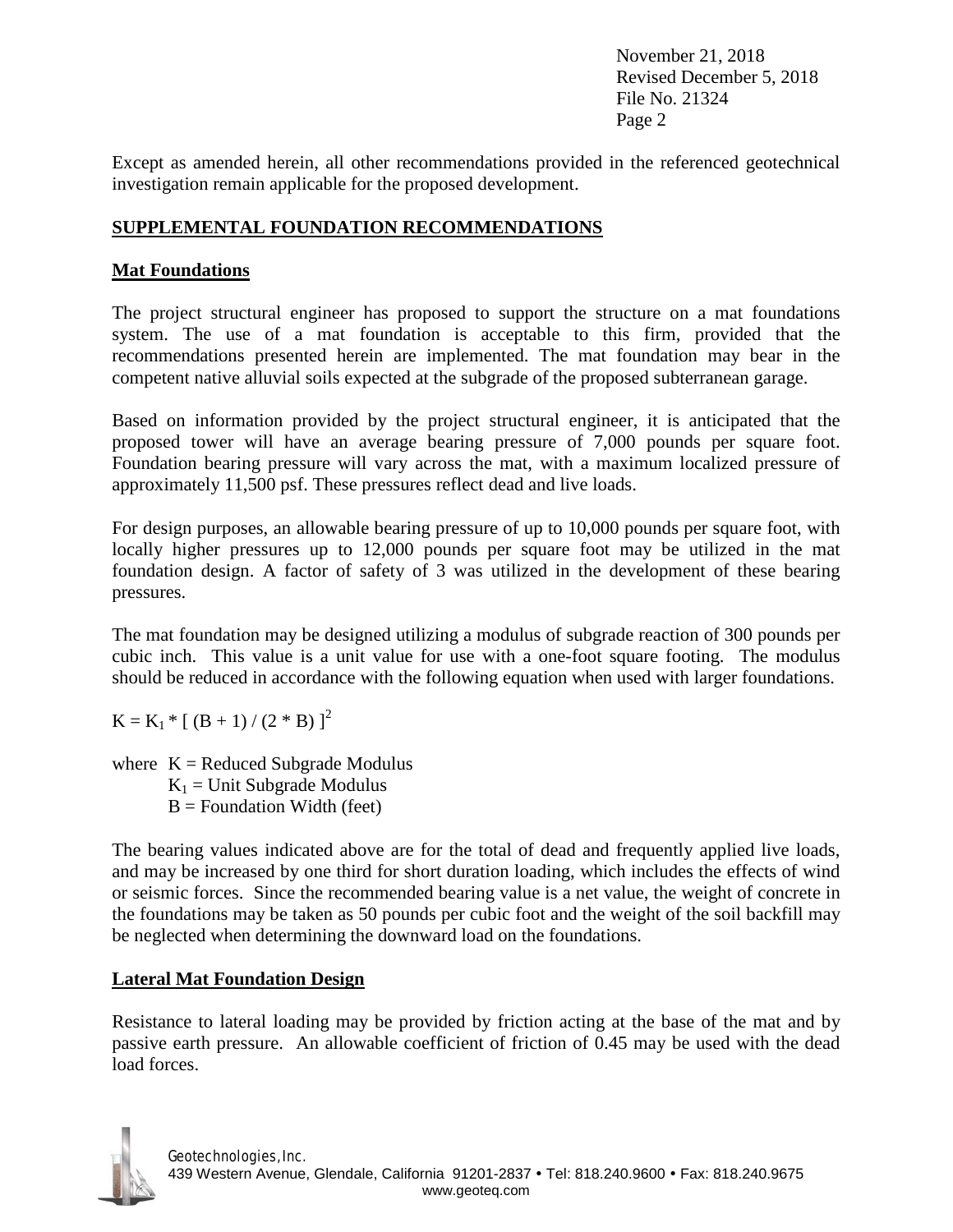November 21, 2018 Revised December 5, 2018 File No. 21324 Page 3

Passive geologic pressure for the sides of foundations poured against undisturbed soil may be computed as an equivalent fluid having a density of 300 pounds per cubic foot with a maximum earth pressure of 1,800 pounds per square foot. The passive and friction components may be combined for lateral resistance without reduction. A one-third increase in the passive value may be used for short duration loading such as wind or seismic forces.

### **Mat Foundation Settlement**

Settlement of a mat foundation is expected to occur on application of loading. The maximum settlement is expected to occur below the central portion of the mat, and would be on the order of 2 inches. The settlement along the edges of the mat is expected to be on the order of ¾-inch. Therefore, the differential settlement anticipated across the mat is expected to be on the order of 1¼-inch.

### **SUPPLEMENTAL SHORING RECOMMENDATIONS**

Temporary excavations up to a depth of 35 feet are anticipated for construction of the proposed subterranean parking garage and mat foundation. As a precautionary measure, recommendations for temporary shoring wall retaining a height of 38 feet of soils are provided below.

### **Lateral Pressures**

A trapezoidal distribution of lateral earth pressure would be appropriate where shoring is to be restrained at the top by bracing or tie backs. Restrained shoring supporting a level backslope may be designed utilizing a trapezoidal distribution of pressure as indicated in the following table:

| <b>HEIGHT OF SHORING "H"</b><br>(feet) | <b>DESIGN SHORING FOR</b><br>(Where H is the height of the wall) |
|----------------------------------------|------------------------------------------------------------------|
| Up to $12$                             | 18H                                                              |
| 12 to 20                               | 21H                                                              |
| 20 to 35                               | 24H                                                              |
| 35 to 38                               | 25H                                                              |

Where a combination of sloped embankment and shoring is utilized, the pressure will be greater and must be determined for each combination. Additional active pressure should be applied where the shoring will be surcharged by adjacent traffic or structures.

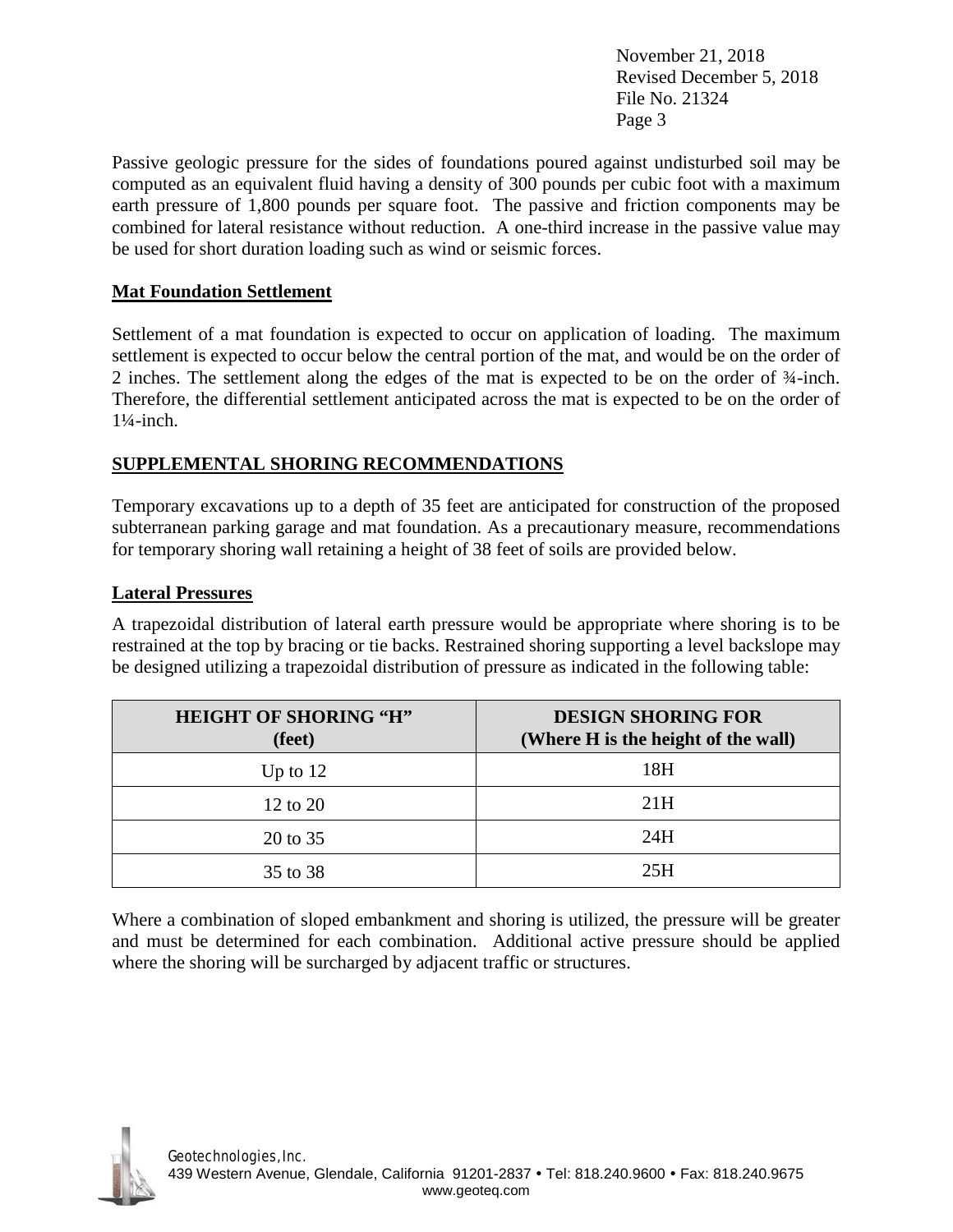November 21, 2018 Revised December 5, 2018 File No. 21324 Page 4

### **CLOSURE**

As stated before, the purpose of this letter is to provide recommendations to supplement the referenced geotechnical engineering investigation. Except as amended herein, all other recommendations provided by this firm in the referenced geotechnical investigation remain applicable for the proposed project.

Should you have any questions please contact this office.

Respectfully submitted, GEOTECHNOLOGIES, INC.

**PROFES**  $nR10$ No. 81201 Exp. 9/30/10 GREGORIO VARE R.C.E. 81201  $CIV11$ **CALIF** GV:km Enclosures: Plot Plan Cross Sections A-A' and B-B' (2 sheets) Calculation Sheets (1 page) Distribution: (4) Addressee

Email to: [Dilip@sunscopeusa.com] [Peter\_Himmelstein@gensler.com]

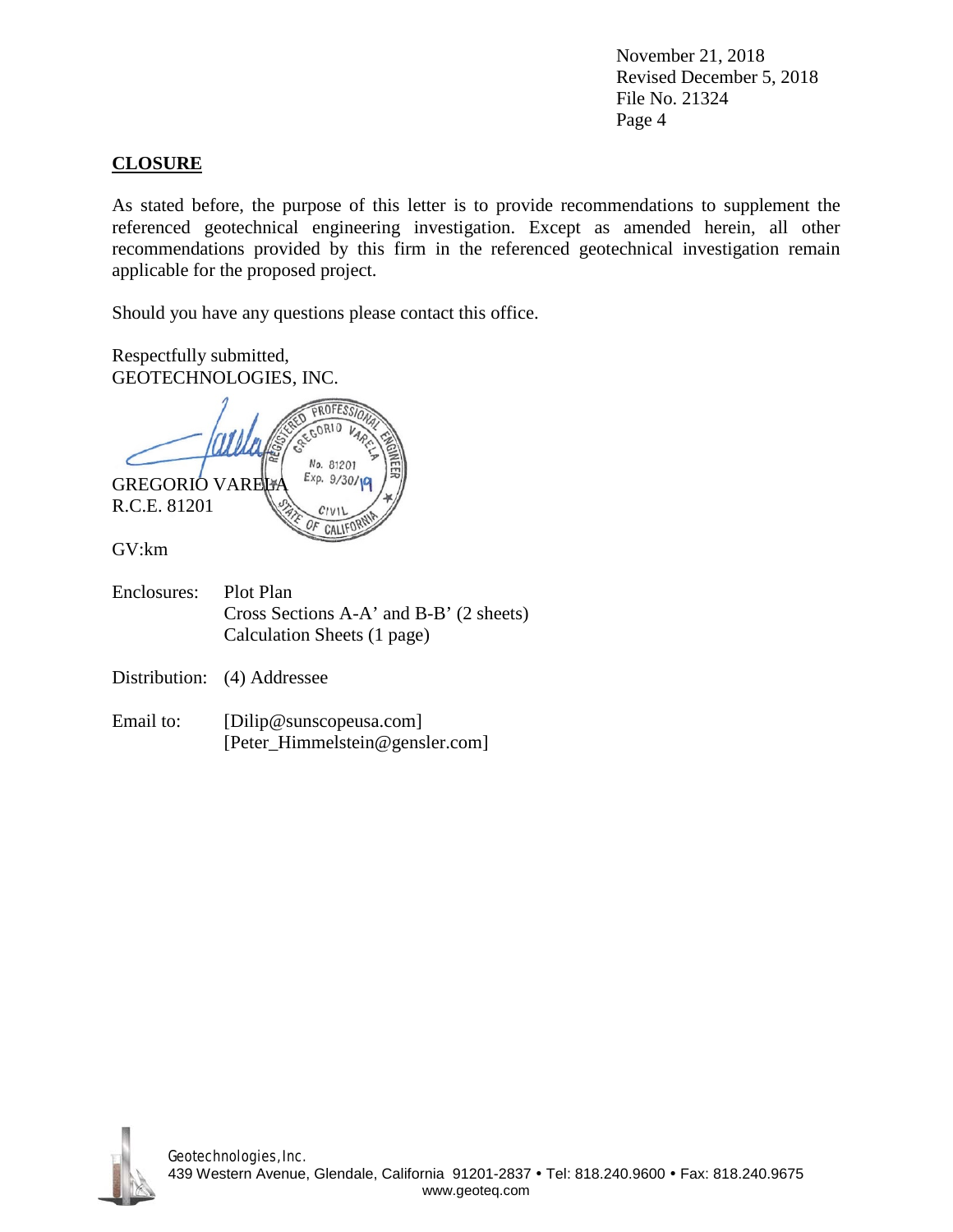## **LEGEND**

### **LOCATION & NUMBER OF BORING**

## **PLOT PLAN**

**FILE No. 21324**

#### **LIG-900, 910 & 925 E. 4TH ST., 405-411 S. HEWITT LLC**

**November '18**



## **B' CROSS SECTION B-B'**



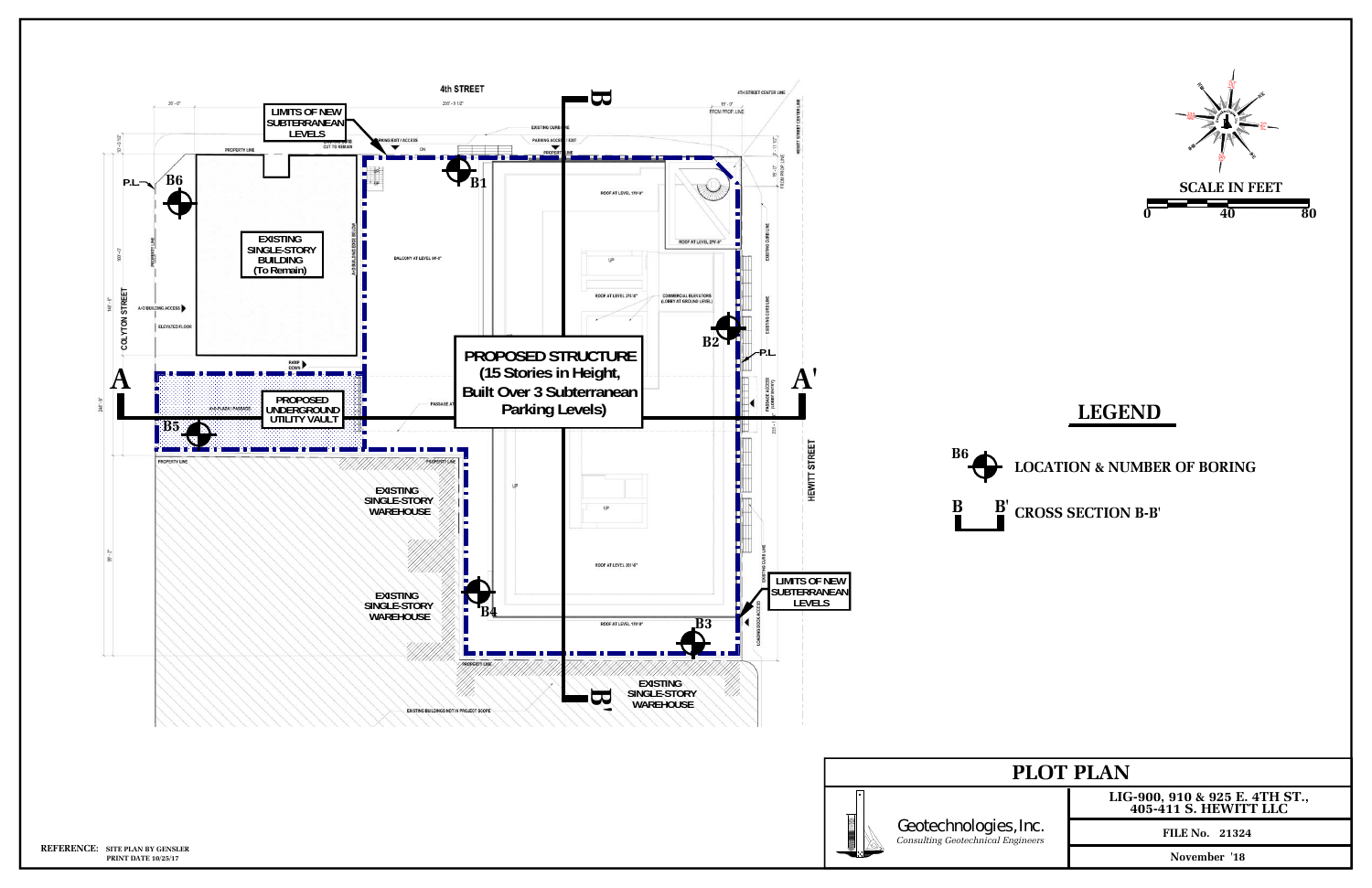

Geotechnologies, Inc.<br>
Consulting Geotechnical Engineers **Example:**FILE No. 2132

# **CROSS SECTION A-A'**

**FILE No. 21324**

**LIG-900, 910 & 925 E. 4TH ST., 405-411 S. HEWITT LLC**

**December '18**

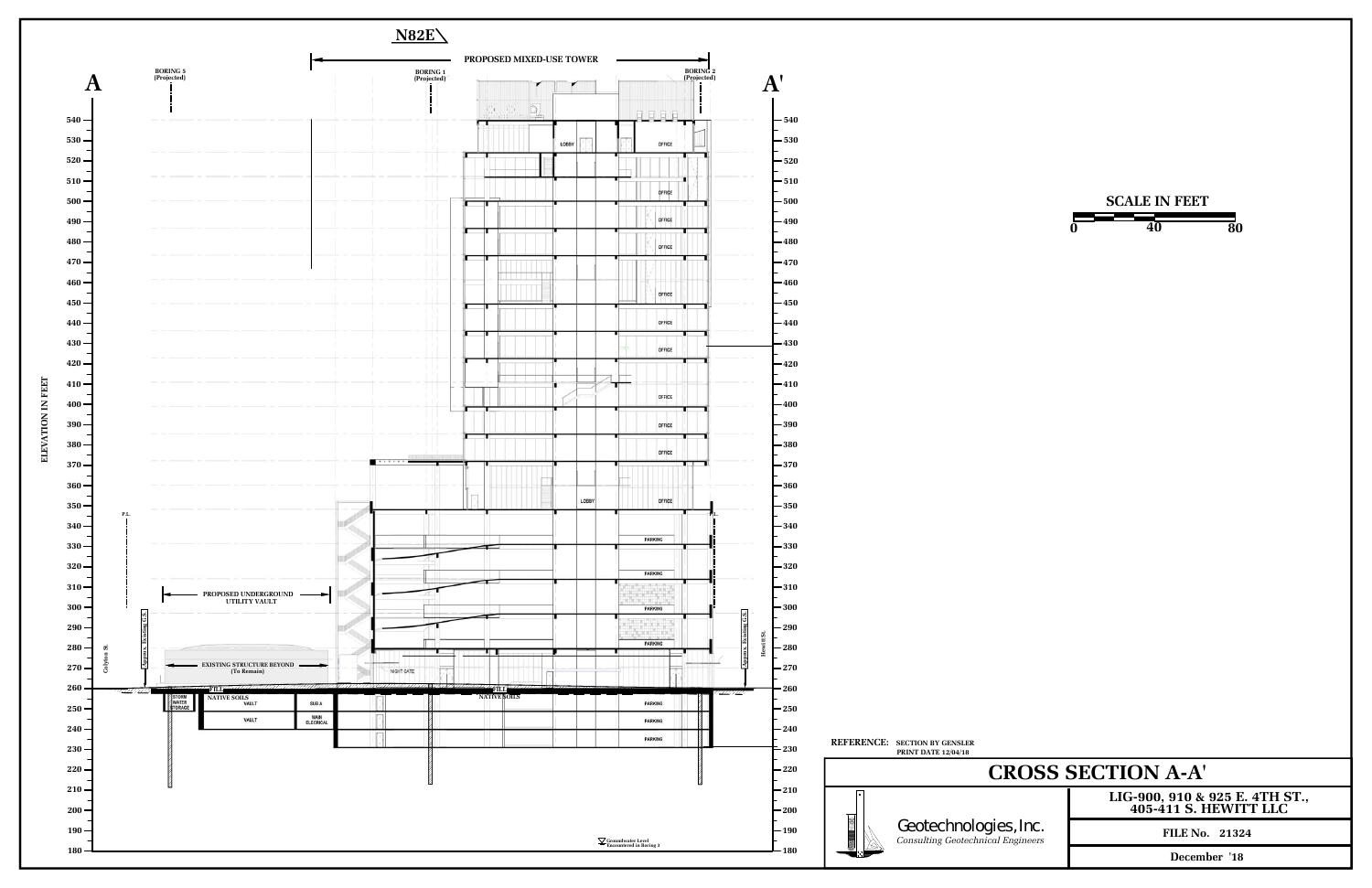|                   |                        | $\sqrt{N8W}$                                |                                  |                          |                                                                             |  |                                              |      |                                                                              |                                       |                 |
|-------------------|------------------------|---------------------------------------------|----------------------------------|--------------------------|-----------------------------------------------------------------------------|--|----------------------------------------------|------|------------------------------------------------------------------------------|---------------------------------------|-----------------|
|                   |                        |                                             |                                  | PROPOSED MIXED-USE TOWER |                                                                             |  |                                              |      |                                                                              |                                       |                 |
|                   |                        | B                                           | BORING 1<br>(Projected)          |                          | BORING 2<br>(Projected)                                                     |  |                                              |      |                                                                              | BORING 3<br>(Projected)<br>${\bf B}'$ |                 |
|                   |                        |                                             |                                  |                          |                                                                             |  |                                              |      |                                                                              |                                       |                 |
|                   | 540                    |                                             |                                  |                          |                                                                             |  |                                              |      |                                                                              |                                       | -540            |
|                   | 530                    |                                             | PRIVATE<br>TENANY-<br>AMENITY    |                          |                                                                             |  | MECH                                         |      | OFFICE                                                                       |                                       | - 530           |
|                   | 520<br>510             |                                             |                                  |                          |                                                                             |  |                                              |      |                                                                              |                                       | - 520<br>- 510  |
|                   | 500                    |                                             |                                  |                          |                                                                             |  | <b>MECH</b>                                  |      | OFFICE                                                                       |                                       | - 500           |
|                   | 490                    |                                             |                                  |                          |                                                                             |  | MECH                                         |      | OFFICE                                                                       |                                       | - 490           |
|                   | 480                    |                                             |                                  |                          |                                                                             |  | MECH                                         |      | OFFICE                                                                       |                                       | $-480$          |
|                   | 470                    |                                             |                                  |                          |                                                                             |  |                                              |      |                                                                              |                                       | - 470           |
|                   | 460                    |                                             |                                  |                          |                                                                             |  | <b>MECH</b>                                  |      | OFFICE                                                                       |                                       | - 460           |
|                   | 450<br>440             |                                             |                                  |                          |                                                                             |  | <b>MECH</b>                                  |      | OFFICE                                                                       |                                       | - 450<br>- 440  |
|                   | 430                    |                                             |                                  |                          |                                                                             |  | MECH                                         |      | OFFICE                                                                       |                                       | - 430           |
|                   | $420 -$                |                                             |                                  |                          |                                                                             |  |                                              |      |                                                                              | o                                     | - 420           |
| ELEVATION IN FEET | $410 -$                |                                             |                                  |                          |                                                                             |  | MECH                                         |      | OFFICE                                                                       |                                       | - 410           |
|                   | $400 -$                |                                             |                                  |                          |                                                                             |  | MECH                                         |      | OFFICE                                                                       |                                       | - 400           |
|                   | $390 -$<br>$380 -$     |                                             |                                  |                          |                                                                             |  |                                              |      |                                                                              |                                       | - 390<br>- 380  |
|                   | $370 -$                |                                             |                                  |                          |                                                                             |  | <b>MECH</b>                                  |      | OFFICE                                                                       |                                       | - 370           |
|                   | 360                    |                                             |                                  |                          |                                                                             |  |                                              |      |                                                                              |                                       | $-360$          |
|                   | 350 <sub>1</sub>       |                                             |                                  |                          |                                                                             |  | <b>MECH</b>                                  |      | OFFICE                                                                       | P.L.                                  | $-350$          |
|                   | 340                    | P.L.                                        |                                  |                          |                                                                             |  | <b>MECH</b>                                  |      | PARKING                                                                      |                                       | $-340$          |
|                   | $330 -$<br>$320 -$     |                                             |                                  |                          |                                                                             |  |                                              |      |                                                                              |                                       | - 330<br>$-320$ |
|                   | $310 -$                |                                             |                                  |                          |                                                                             |  | <b>MECH</b>                                  |      | <b>PARKING</b>                                                               |                                       | $-310$          |
|                   | 300                    |                                             | فتنويه                           |                          |                                                                             |  | <b>MECH</b>                                  |      | <b>PARKING</b>                                                               | EXISTING<br>SINGLE-STORY<br>WAREHOUSE | $-300$          |
|                   | 290                    |                                             |                                  |                          |                                                                             |  | <b>MECH</b>                                  |      | PARKING                                                                      | ┷<br>보<br>T                           | 290             |
|                   | 280                    | Approx, Existing G.S.<br>$4\textrm{th}$ St. |                                  |                          |                                                                             |  |                                              |      |                                                                              | ┯┷┯┷<br>┯┵┯┷┯<br>┯┷┯┷┯                | 280             |
|                   | 270<br>260             |                                             | FOOD &<br>BEVERAGE               |                          |                                                                             |  |                                              | FILL | LOADING<br>DOCK<br>STORAGE<br>п                                              | LOADING<br>DOCK<br>▬                  | 270<br>260      |
|                   | 250                    | <sup>TU</sup> N <u>NI</u> NI                | <b><i>CONTRESS ENGINEERS</i></b> | IJД.                     | k<br>PIT                                                                    |  | <b>PARKING</b><br>ELEVAOTRS                  |      | NATIVE SOIL SARKING                                                          | <u>MIT</u>                            | $-250$          |
|                   | 240                    |                                             |                                  |                          | <b>FIRE WATER</b><br>STORAGE<br><b>TANK</b><br><b>FIRE WATER</b><br>STORAGE |  | PARKING<br>ELEVATOR<br>PARKING.<br>ELEVATORS |      | PARKING<br>PARKING                                                           |                                       | $-240$          |
|                   | 230                    |                                             |                                  |                          | <b>TANK</b>                                                                 |  |                                              |      |                                                                              |                                       | $-230$          |
|                   | 220                    |                                             |                                  |                          | <b>CONSTRUCTION</b>                                                         |  |                                              |      |                                                                              |                                       | $-220$          |
|                   | $210 -$<br>$200 \cdot$ |                                             |                                  |                          |                                                                             |  |                                              |      |                                                                              |                                       | $-210$          |
|                   | $190 \cdot$            |                                             |                                  |                          |                                                                             |  |                                              |      |                                                                              |                                       | - 200<br>- 190  |
|                   | 180                    |                                             |                                  |                          |                                                                             |  |                                              |      | $\sum \substack{\text{Groundwater Level} \\ \text{Encountered in Boring 3}}$ | M                                     | 180             |

# **CROSS SECTION B-B'**

**FILE No. 21324**

**LIG-900, 910 & 925 E. 4TH ST., 405-411 S. HEWITT LLC**

**December '18**